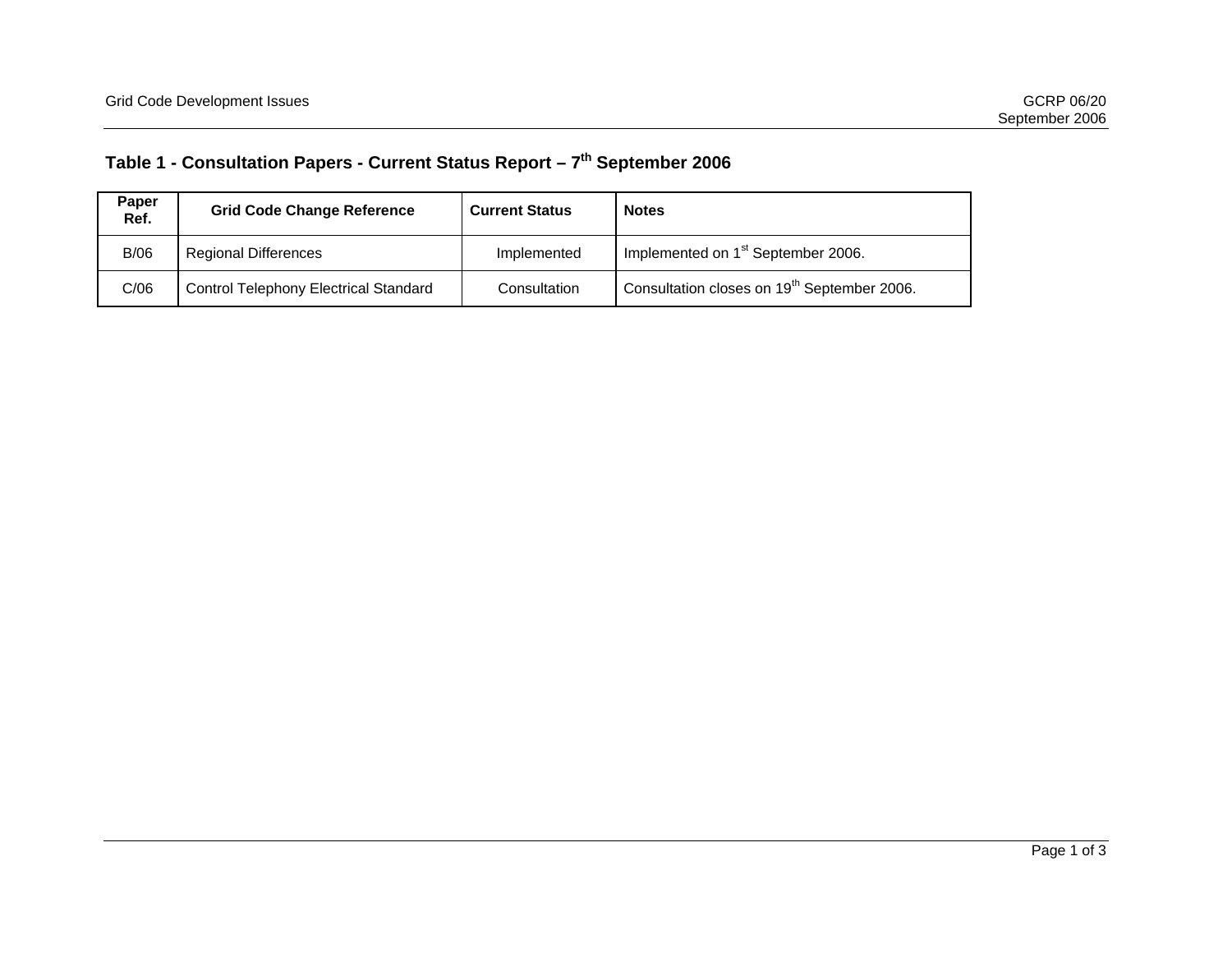## **Table 2 - Grid Code Review Panel – Outstanding Issues – 07/09/06**

| <b>Summary of current position</b><br><b>Issue</b>       |                                                                                                                                                                                                                                                                                                                                                                                                                                                                                                                                                                                                                                                                                                                                                     | Date last<br><b>Reviewed</b> | <b>Date Next</b><br>review |
|----------------------------------------------------------|-----------------------------------------------------------------------------------------------------------------------------------------------------------------------------------------------------------------------------------------------------------------------------------------------------------------------------------------------------------------------------------------------------------------------------------------------------------------------------------------------------------------------------------------------------------------------------------------------------------------------------------------------------------------------------------------------------------------------------------------------------|------------------------------|----------------------------|
| Time Tagging of Dynamic<br>Parameters, NTO/NTB,<br>QPN'S | Presentation to 5/09/02 GCRP meeting highlighted need for industry<br>business cases to be developed in order to justify further progress on<br>associated system changes.<br>Last mentioned in GCRP minutes 21/11/02. Panel Members agreed that<br>that business cases would need to be developed to justify the extensive<br>changes to IS systems to accommodate Time Tagging. As of date<br>nobody has come forward with a business case.                                                                                                                                                                                                                                                                                                       | 21/1/02                      | September<br>2007          |
| Review of OC1 and OC2                                    | Working Group initiated and meetings held 20 October 04, 16 November<br>04, 8 February 05, 28 April 05. Phase 2 Short Term Proposals consulted<br>on and Report with Authority. Output Usable element approved. Further<br>consultation on Generating Unit data to be initiated. Working Group to<br>consider longer term issues.<br>The Working Group put forward proposals to OFGEM in Feb 2006. A<br>decision was made in Mar 2006.<br>It was proposed in the May 05 GCRP to set a meeting of the Working<br>Group after September 2005 to consider the more fundamental changes.<br>This meeting did not take place and the need for further changes has<br>been questioned.<br>It is propose to remove this item from Outstanding Issues List. | 25/10/05                     | To be<br>removed           |
| Capacity terms used in the<br><b>Grid Code</b>           | Generation Capacity and Registered Capacity are defined differently in<br>the BSC and Grid Code respectively and the need has been identified to<br>review the various capacity terms used in the Grid Code with a view to<br>rationalisation                                                                                                                                                                                                                                                                                                                                                                                                                                                                                                       | 02/04                        | 23/11/06                   |